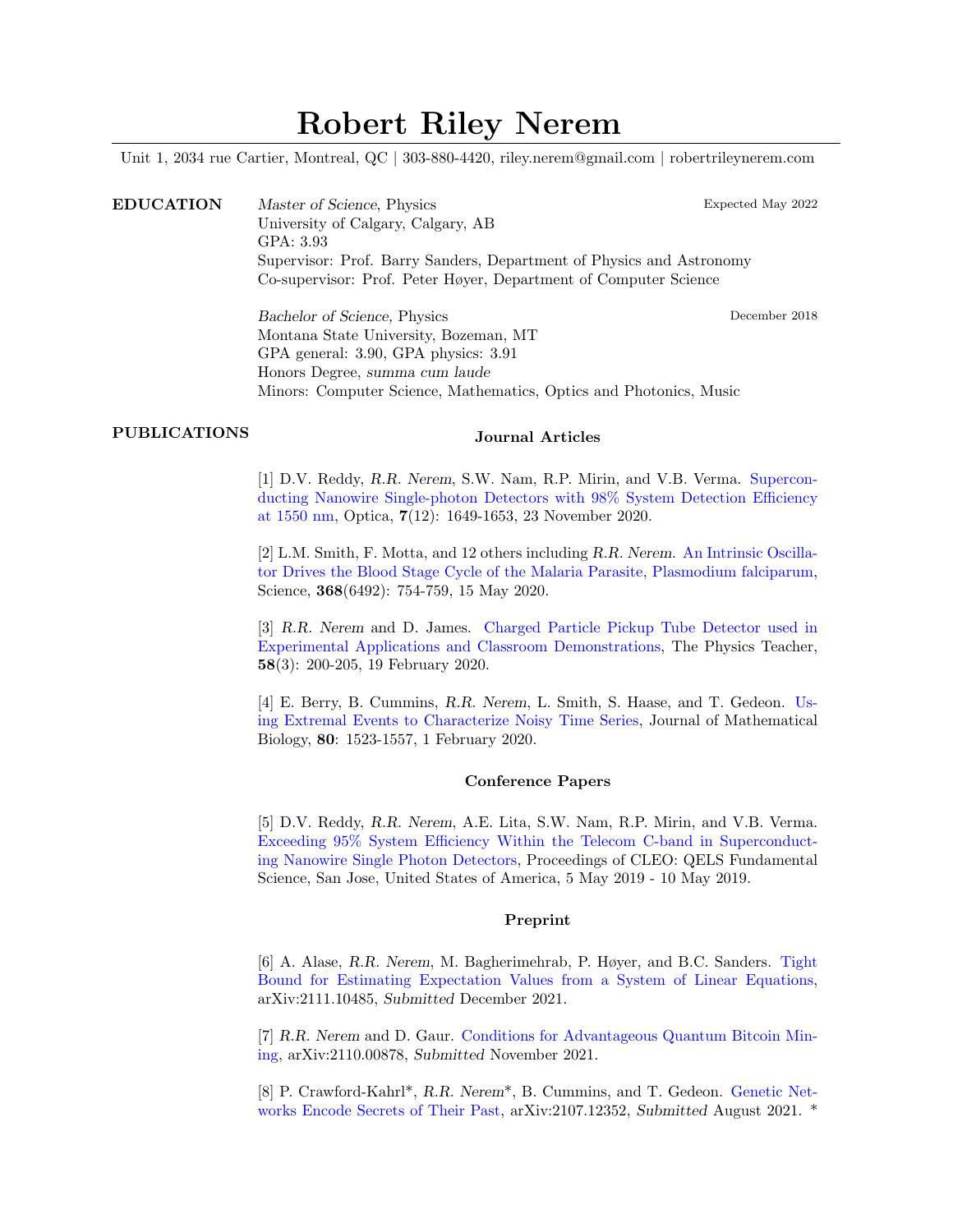indicates co-first authorship.

[9] R.R. Nerem, P. Crawford-Kahrl, B. Cummins, and T. Gedeon. [A Poset Metric](https://arxiv.org/abs/1910.14638) [from the Directed Maximum Common Edge Subgraph,](https://arxiv.org/abs/1910.14638) arXiv:1910.14638, October 2020.

TALKS & POSTERS A. Alase, R.R. Nerem, M. Bagherimehrab, P. Høyer, and B.C. Sanders. Conditions for Efficient Quantum Computation of Expectation Values from a System of Linear Equations [poster]. July 7 2021, Conference on the Theory of Quantum Computation, Communication and Cryptography, virtual, Riga, LV.

> A. Alase, R.R. Nerem, M. Bagherimehrab, P. Høyer, and B.C. Sanders. Conditions for Efficient Quantum Computation of Expectation Values from a System of Linear Equations [poster]. January 30 2021, Conference on Quantum Information Processing, virtual, Munich, DE.

> R.R. Nerem and D. Gaur, Quantum Bitcoin Mining [poster]. January 13 - 15, 2021, Quantum Days, virtual, CA.

> A. Alase, R.R. Nerem, M. Bagherimehrab, P. Høyer, and B.C. Sanders. Conditions for Efficient Quantum Computation of Expectation Values from a System of Linear Equations [poster]. January 13–15, 2021, Quantum Days, virtual, CA.

> R.R. Nerem, C.W. Thiel, and R.L. Cone. Spectroscopic Investigation of Europium Doped Crystals for Quantum Information Applications [poster]. April 2018, Montana State University Student Research Celebration, Bozeman, MT.

> R.R. Nerem, B. Pommer, A. Marsh, P.J.T. Woodburn, C.W. Thiel, and R.L. Cone. Spectroscopic Investigations of Europium Doped Crystals for Quantum Information Applications [talk]. April 2018, National Conference on Undergraduate Research, Oklahoma City, OK.

> R.R. Nerem, A. Marsh, P.J.T. Woodburn, C.W. Thiel, and R.L. Cone. Scanning Fabry-Perot Interferometers For High-Resolution Laser Systems [poster]. September 2017, Optical Science & Engineering Conference, Bozeman, MT.

> R.R. Nerem, C.W. Thiel, and R.L. Cone. Development of Low-Cost Scanning Fabry-Perot Interferometers to Characterize High-resolution Laser Systems [poster]. April 2017, Montana State University Student Research Celebration, Bozeman, MT.

The first author indicates the presenter.

#### RELEVANT COURSES

#### Graduate

Linear Algebra, Abstract Algebra, General Topology, Algebraic Topology, Quantum Computation, Relativistic Quantum Mechanics, Computational Complexity Theory, Electricity and Magnetism

#### Undergraduate

Methods of Computational Physics, Advanced Optics, Laser Applications, Concepts In Programming Languages, Advanced Algorithms, Data Structures and Algorithms I & II, Networks, Applied Scientific Computing, Programming with Java, Programming with C, Techniques of Applied Math, Real Analysis I & II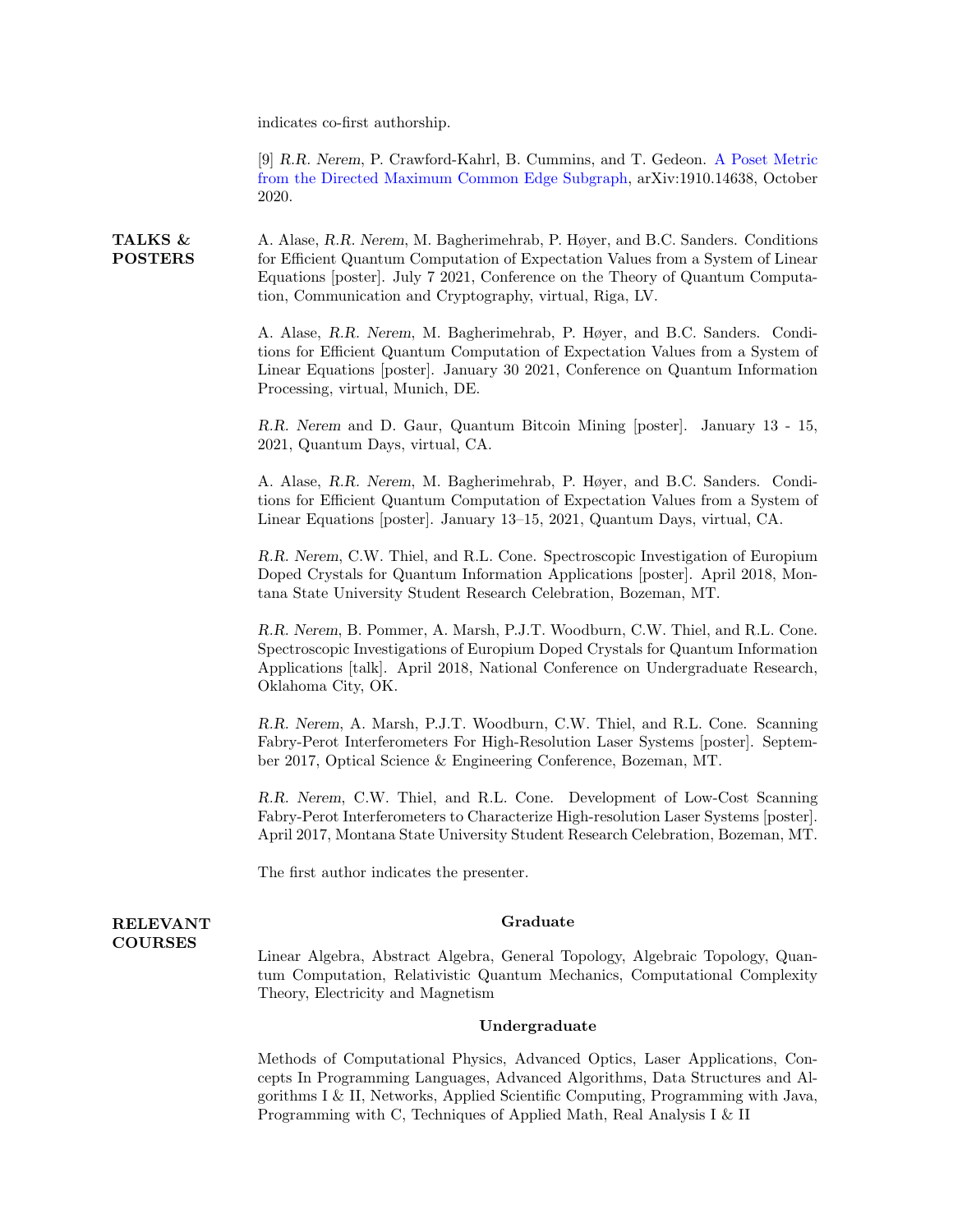#### Computation

## RESEARCH **EXPERIENCE**

 $\begin{aligned} Quantum\ Researcher \end{aligned} \qquad \qquad \text{Fall 2021} \rightarrow \text{Present}$ Quantum Algorithms Institute Surrey, BC

• Aim to analyze and benchmark quantum machine learning algorithms for medical biology

Master's Research Fall 2019 → Present

Prof. Barry Sanders & Prof. Peter Høyer Institute for Quantum Science and Technology University of Calgary, Calgary, AB

- Developed quantum algorithms for estimating expectation values, yielding end-to-end quantum algorithms for solving systems of linear equations
- Proved lower bounds for expectation value problems by reducing from oracle problems with known lower bounds
- Worked closely with a group in biology to determine applicability of machine learning quantum algorithms to pathogen identification problems in medical biology
- Evaluated implications of quantum search algorithms to the security of Bitcoin proof-of-work

 $\textbf{Research Assistant} \qquad \qquad \text{Fall 2018} \rightarrow \text{Summer 2019}$ 

Prof. Tomas Gedeon & Dr. Breschine Cummins, Mathematics Montana State University, Bozeman, MT

- Developed a poset metric based on maximum common subgraphs to characterize the distance between gene expression time series
- Constructed algorithms to find the maximum common edge subgraph between two node labeled digraphs
- Determined graph structures that are conserved under evolution by vertex duplication, and developed algorithms to identify such structures
- Created Python framework to simulate genetic network evolution and compare resultant graphs with random graph models

Independent Study Fall 2018

Prof. Linda Antas, Music Technology Montana State University, Bozeman, MT

• Developed novel music information retrieval algorithm to detect tempo in music with swing

#### Experiment

Research Assistant Summer 2018 Dr. Sae Woo Nam, Faint Photonics Group National Institute of Standards and Technology, Boulder, CO

• Precisely measured efficiency of superconducting nanowire single-photon detectors (SNSPD) using extensive use of Python programming to automate measurements